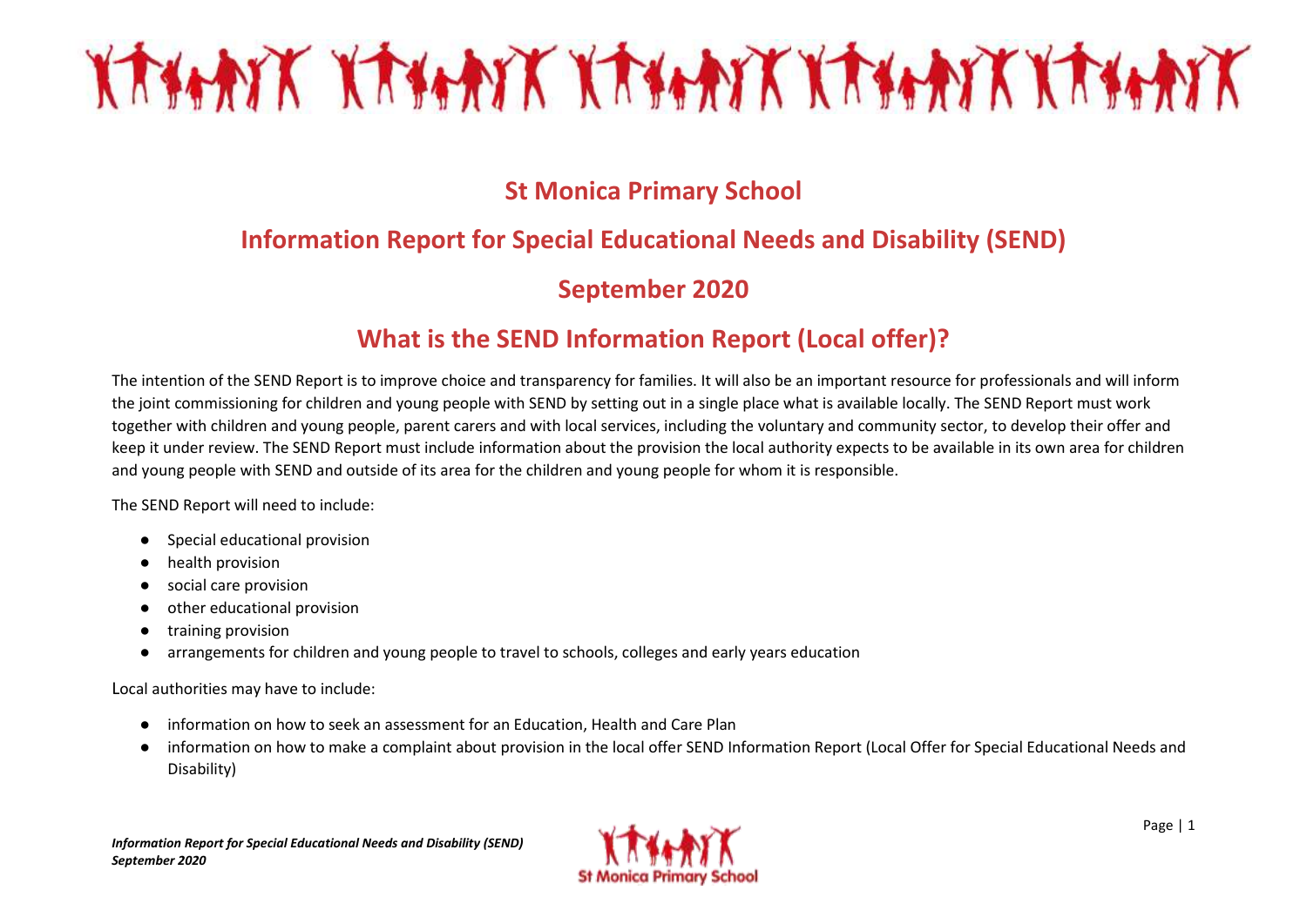# KANNIK KANNIK KANNIK KANNIK KANNIK

The Information Report has been written to support parents to understand how St Monica Primary School responds to children's differing needs. Whilst we do have a SEND Policy on line, parents have advised us that there are sixteen questions which generally provide the information they would like and which are answered below. If you would prefer to talk to someone or like further information, please do not hesitate to contact us.

#### **Compliance**

This document complies with the SEND Code of Practice  $0-25$  (2015) and has been written with reference to the following guidance and documents: Equality Act 2010: advice for schools Dept for Education Feb 2013 SEND Code of Practice 0 – 25 (2015) Schools SEND Information Report Regulations (2014) The National Curriculum in England Key Stage 1 and 2 framework document Sept 2013, updated July 2014. Teachers Standards 2012 Special Educational Needs and Disability (SEND) Regulations 2014

Throughout the document the term "parents" is used to refer to carers and parents.

#### **Inspire Learning Partnership and St Monica Primary School Our Vision:**

Inclusion and equality for all children to learn, achieve and celebrate together through a holistic approach to both learning and pastoral support which ultimately leads to personal achievement and participation in the wider society.

#### **Our Mission:**

To be Innovative, flexible and responsive in providing targeted personalised provision to empower all children to aim high and achieve their best in all aspects of learning and self-development.

To offer an inspiring, broad and balanced curriculum with higher quality inclusive: fosters respect in collaboration and communication, builds self confidence, independent learners and children who enjoy school and the relationships they build.

To provide accessible information that educates and empowers families, raising awareness of different forms of intervention or therapy and creating a learning community whereby entitlement, opportunity and challenge are championed and children have a voice in the support offered.

Section Two: Aims and Objectives INSPIRE SEND Our policy aims to enable all children who may have short term or long term special educational needs and/or disability (SEND) to fully develop their, interests and aptitudes and to be successful academically by making appropriate provision in a caring, safe environment

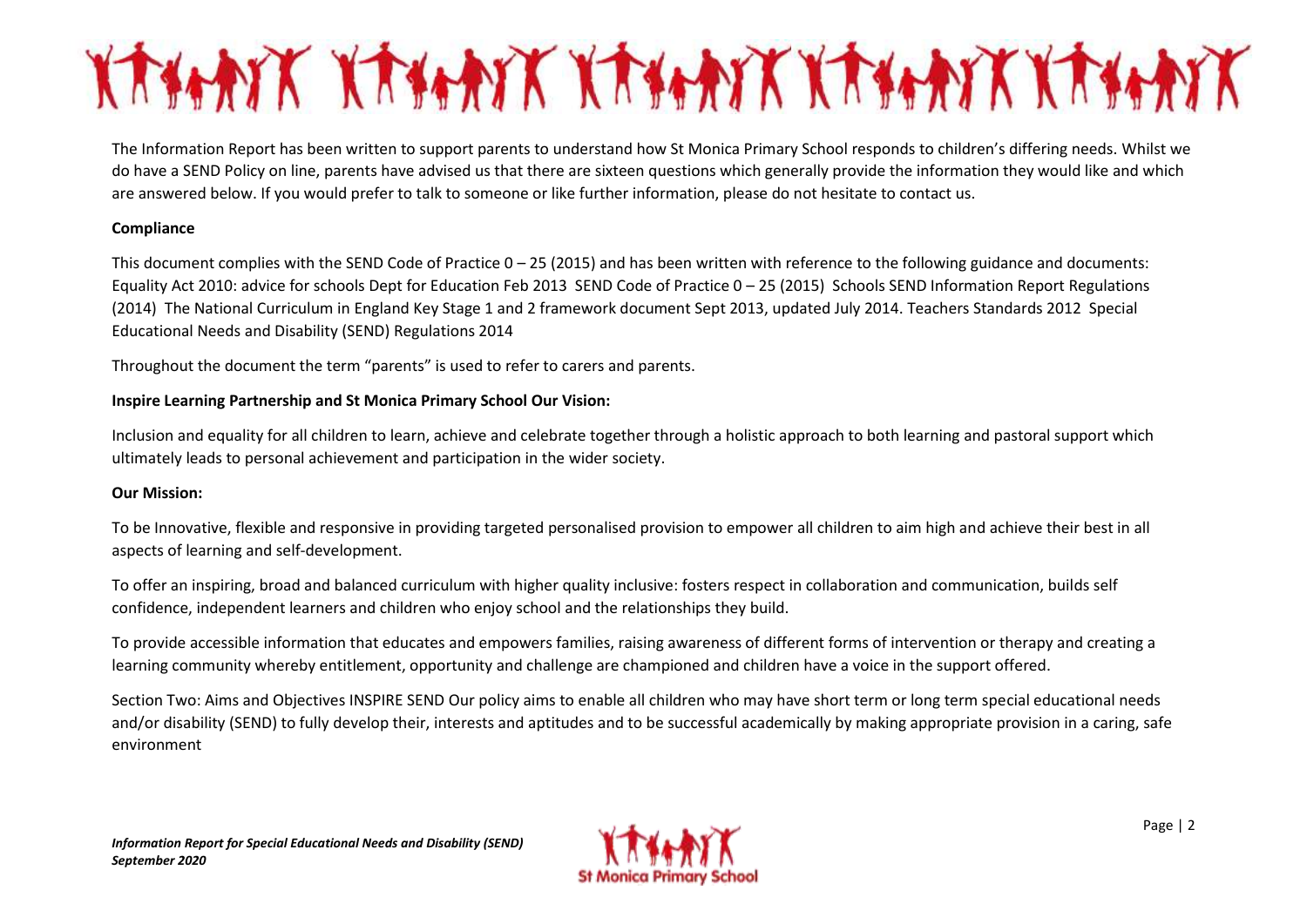# KANATK KANATK KANATK KANATK KANATK

We aim to teach children:

- To be **innovative**, creative and take measured risks in their learning and interactions with others To be nurturing towards themselves and others by providing a safe place to show self-respect and care for others.
- To be **successful** in effectively maintaining motivation and a desire to learn.
- To be **passionate** in celebration of their individual differences promoting a positive self-image and sense of their own worth.
- To display **integrity** when interacting with others in the school community and to themselves in showing the school values.
- To take **responsibility** for making informed and healthy choices and for effectively communicating their feelings and needs
- with others.
- To show **excellence** in maximising their potential in social and academic areas and celebrating these.

We aim to ensure that all schools in the Trust:

- Offer all pupils a broad, balanced and relevant education with the greatest possible access to the full curriculum, including extra-curricular and offsite activities, so that they can be successful academically as well as socially and emotionally. Work closely with parents and promote a strong home/school partnership, fully involving pupils, parents and staff in the identification, assessment and delivery of SEN.
- Develop effective working partnerships with external agencies to secure close co-operation between all agencies concerned with a multidisciplinary approach to the resolution of pertinent issues.
- Recognise that there will be pupils with special educational needs and/or disability in all classes and therefore all teachers are teachers of pupils with special educational needs.
- Meet the needs of all pupils who have SEN by offering continual and appropriate forms of educational provision by the most efficient use of all available resources

| Consistency of practice across the Inspire Learning Partnership for pupils with SEND |                                                             |                                                                                        |                                                    |
|--------------------------------------------------------------------------------------|-------------------------------------------------------------|----------------------------------------------------------------------------------------|----------------------------------------------------|
| <b>Ethos Values</b>                                                                  | Learners                                                    | <b>Teaching Team</b>                                                                   | <b>Learner Community</b>                           |
| Innovation                                                                           | Learner's are creative and take risks in their<br>learning. | Teaching team are creative and reflective<br>adapting their practice to meet all needs | Resources are responsive and<br>creatively applied |

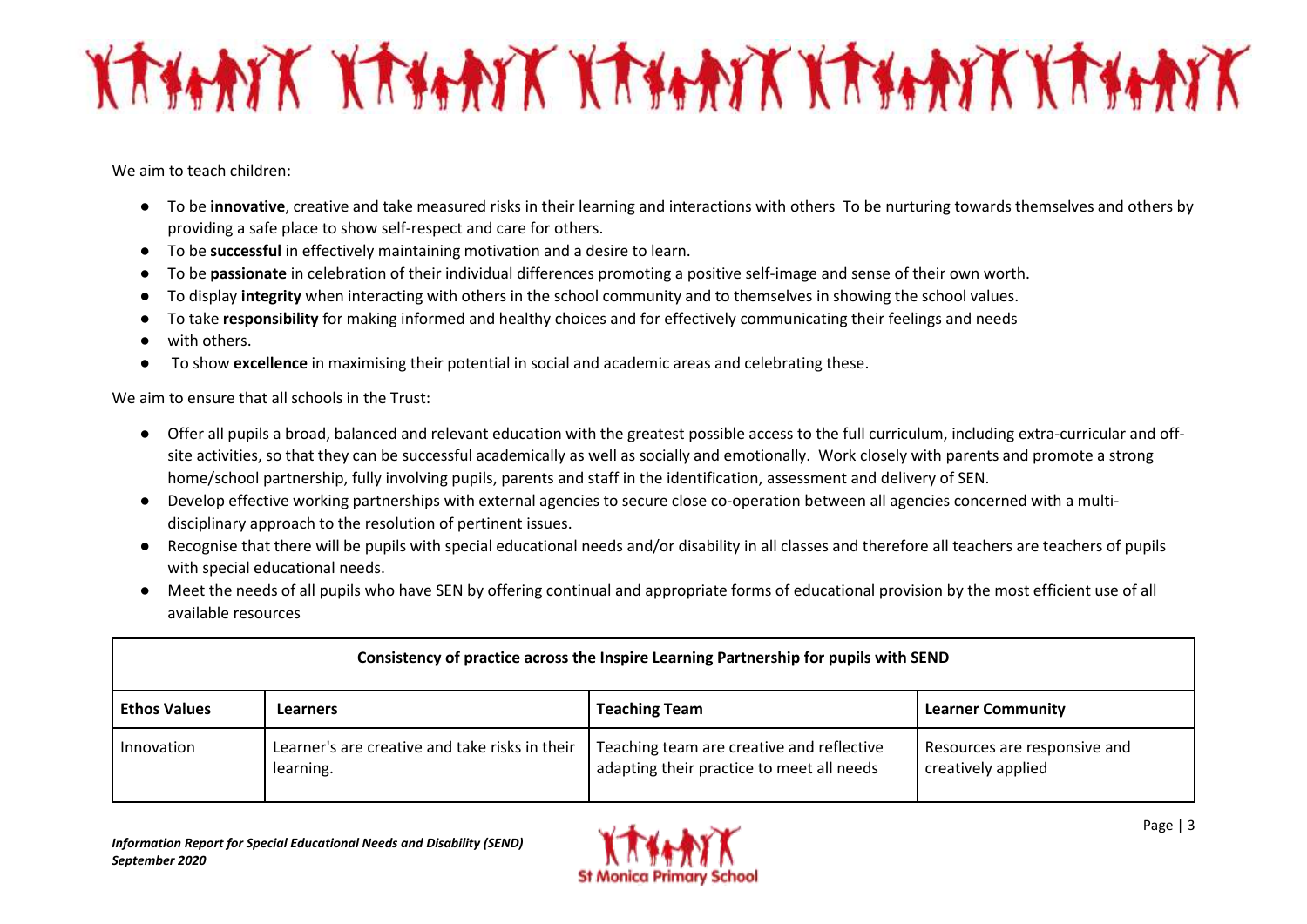# KAHAYK KAHAYK KAHAYK KAHAYK KAHAYK

| <b>Nurture</b> | Learner's feel safe and supported in all<br>areas of development                                      | The teaching team supports individual needs<br>through an environment that promotes high<br>expectations empathy and collaboration | There is a high-quality and recognise<br>signposting to support agencies                                    |
|----------------|-------------------------------------------------------------------------------------------------------|------------------------------------------------------------------------------------------------------------------------------------|-------------------------------------------------------------------------------------------------------------|
| <b>Success</b> | Learner still motivated to have a desire to<br>learn                                                  | The teaching team acknowledges the<br>success of individuals sharing with them in<br>recognising fruits                            | Individual successes are celebrated<br>and shared with parents and<br>professionals                         |
| Passion        | Learner's believe they can achieve                                                                    | The teaching Team Champions a desire to<br>make learning meaningful for all                                                        | Community around the child feel<br>valued have belief in and are actively<br>involved in a child's learning |
| Integrity      | Learner's feel they are part of the wider<br>school community and that they are valued<br>within this | The teaching team is fully inclusive non-<br>judgmental and empathetic                                                             | Trusting relationships are established<br>and encourage open dialogue                                       |
| Responsibility | Learner's have ownership and next steps                                                               | The teaching team evidences accountability<br>in securing good progress for all pupils                                             | There is a shared commitment to<br>advancing the development of the<br>child                                |
| Excellence     | Celebrate and take pride in their<br>achievements                                                     | The teaching team affect a measurable<br>impact on learning outcomes                                                               | There is a collaborative strategy in<br>striving for excellence                                             |

St Monica Primary is a large mainstream primary school within the Sholing community. We are split across two sites: Inspire (EYFS and Key Stage 1) and Endeavour (Key Stage 2).

| <b>Area of Support</b> | <b>Whole School Response Universal</b>     | Targeted support for individuals or | Specialised individual support medium |
|------------------------|--------------------------------------------|-------------------------------------|---------------------------------------|
|                        | <b>Quality First Teaching may include:</b> | small groups short / medium term    | Ionger term                           |
| Learning/ Curriculum   | Weekly assessments for all taught          | Individual Education Plans in all   | Ongoing review of Individual          |
|                        | subjects                                   | core subjects - reviewed at         | <b>Education Plans</b>                |

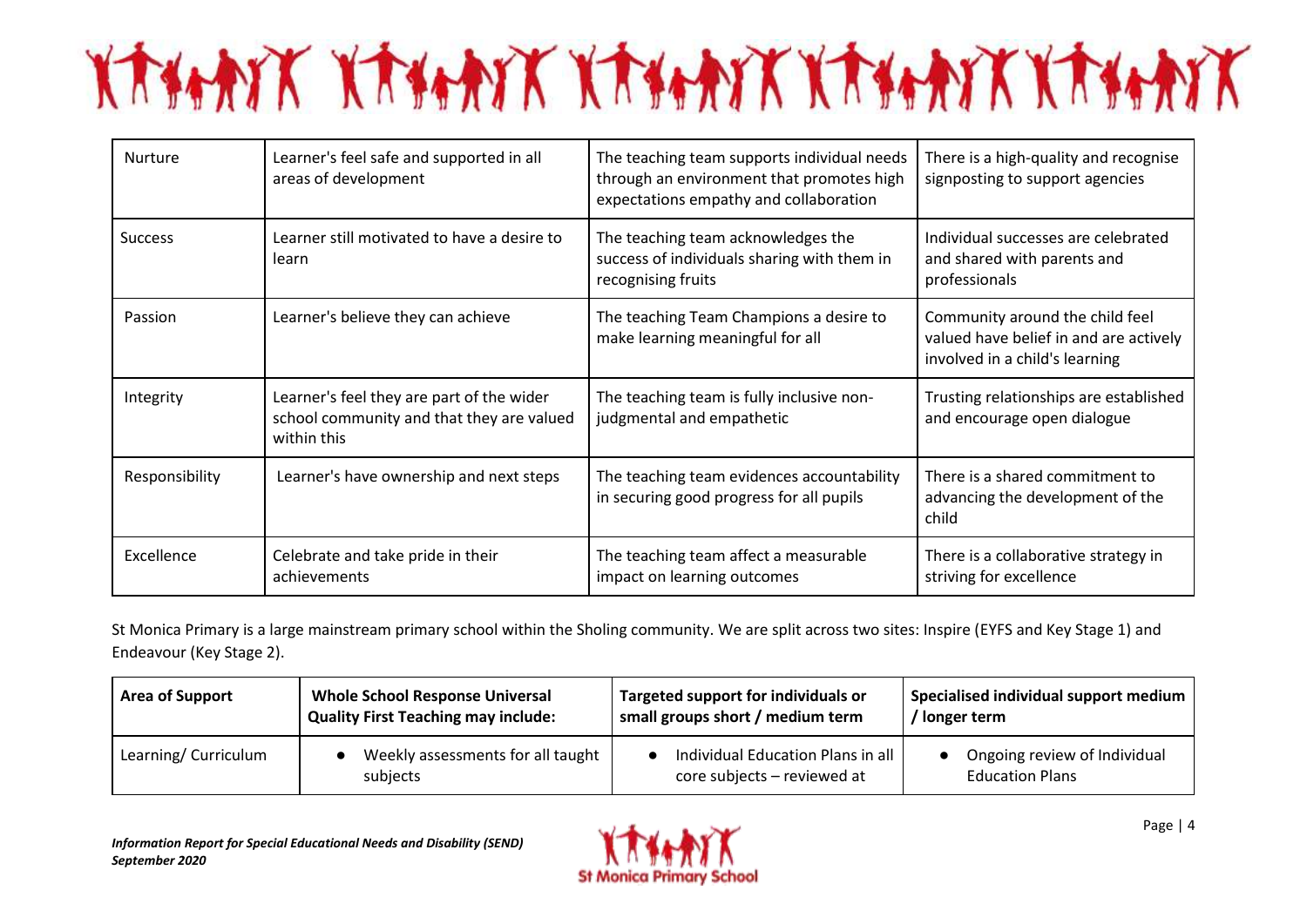# KATHAIK KATHAIK KATHAIK KATHAIK KATHAIK

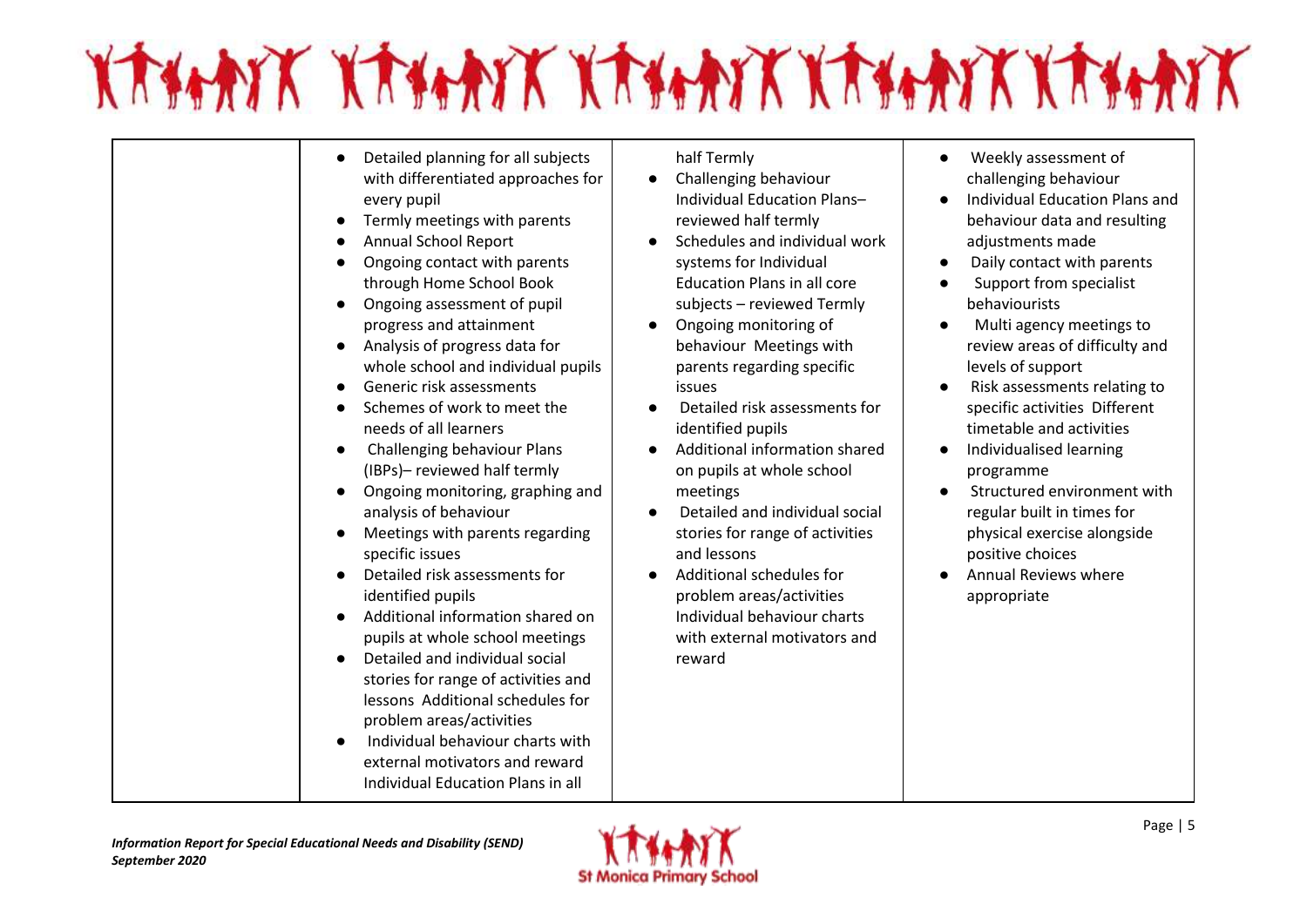

| core subjects - reviewed at half<br>termly<br>Challenging behaviour Individual<br>$\bullet$<br>Education Plans-reviewed half<br>termly<br>Schedules and individual work<br>$\bullet$<br>systems for Individual Education<br>Plans in all core subjects -<br>reviewed Termly<br>Ongoing monitoring of behaviour<br>$\bullet$<br>Meetings with parents regarding<br>specific issues<br>Detailed risk assessments for<br>identified pupils<br>Additional information shared on<br>$\bullet$<br>pupils at whole school meetings<br>Detailed and individual social<br>stories for range of activities and<br>lessons<br>Additional schedules for problem<br>$\bullet$<br>areas/activities Individual<br>behaviour charts with external<br>motivators and reward<br>Ongoing review of Individual<br>$\bullet$<br><b>Education Plans</b><br>Weekly assessment of challenging<br>$\bullet$<br>behaviour Individual Education<br>Plans and behaviour data and<br>resulting adjustments made<br>Daily contact with parents<br>$\bullet$<br>Support from specialist |  |
|----------------------------------------------------------------------------------------------------------------------------------------------------------------------------------------------------------------------------------------------------------------------------------------------------------------------------------------------------------------------------------------------------------------------------------------------------------------------------------------------------------------------------------------------------------------------------------------------------------------------------------------------------------------------------------------------------------------------------------------------------------------------------------------------------------------------------------------------------------------------------------------------------------------------------------------------------------------------------------------------------------------------------------------------------------|--|
|                                                                                                                                                                                                                                                                                                                                                                                                                                                                                                                                                                                                                                                                                                                                                                                                                                                                                                                                                                                                                                                          |  |

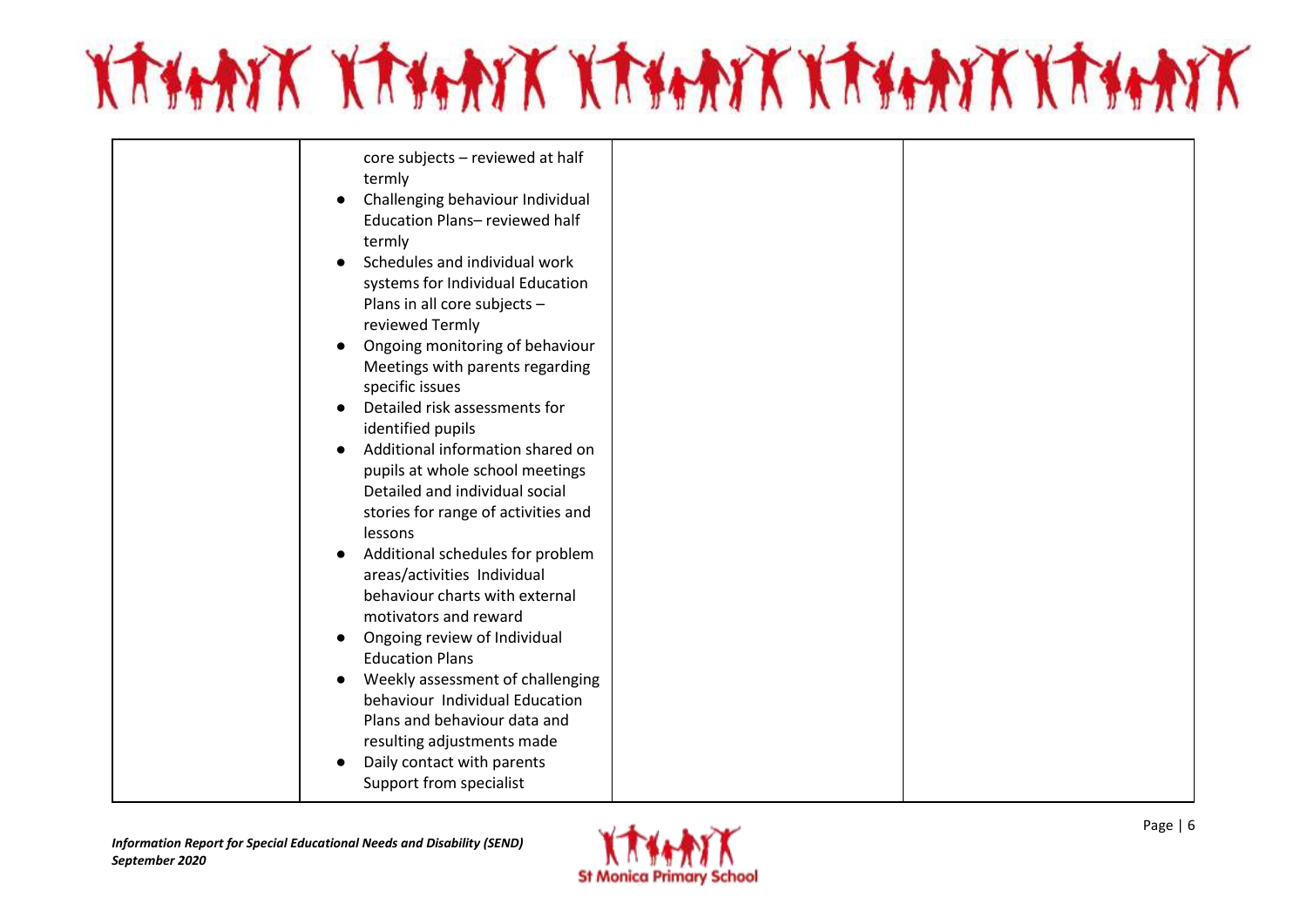

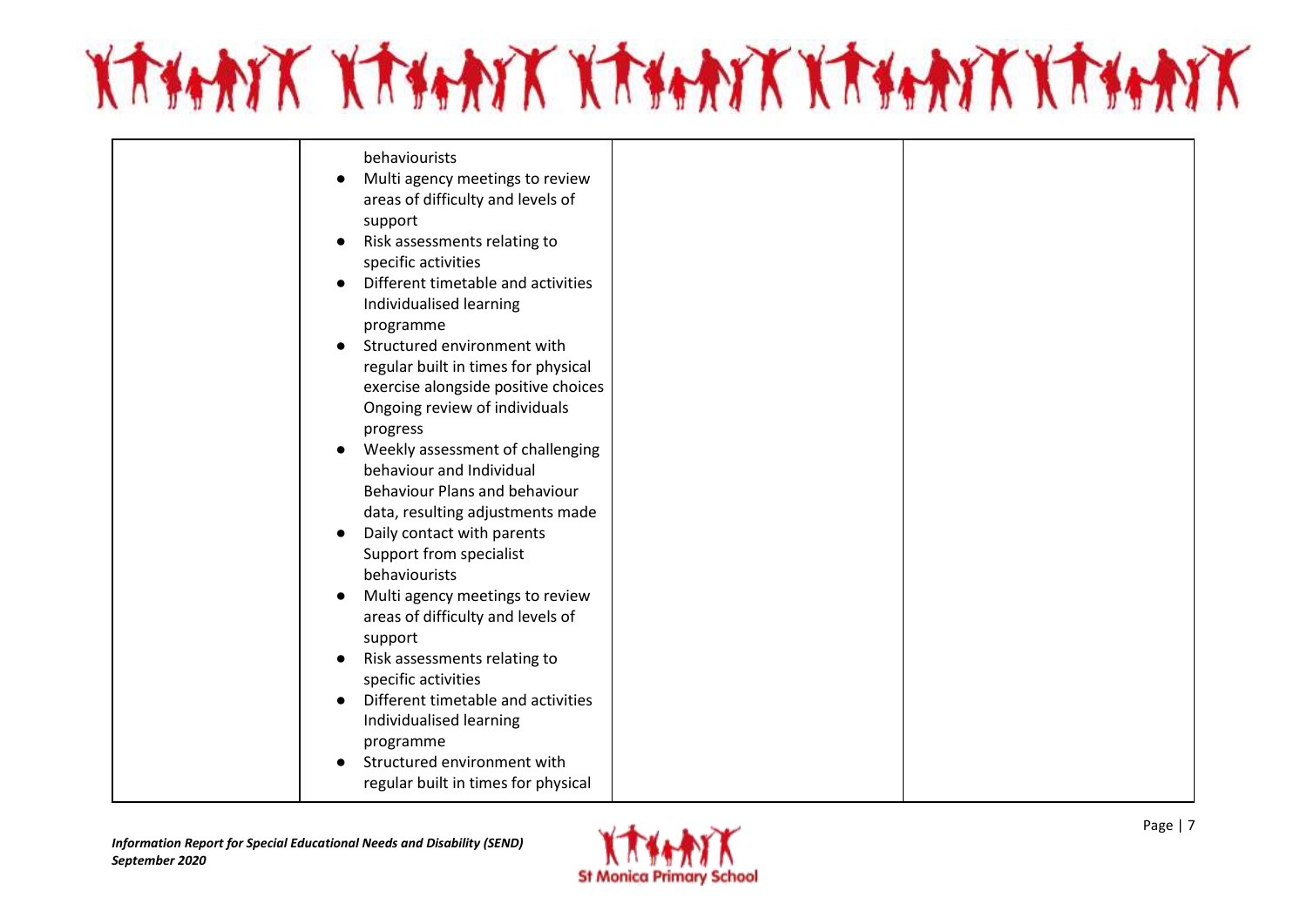# KATHAYK KATHAYK KATHAYK KATHAYK KATHAYK

|          | exercise.<br>Pupils have their tasks<br>differentiated to their learning<br>needs<br>Focus on positive behaviour<br>management for all pupils<br>systems used throughout each<br>day             |                                                                                                                                                                                                                                                                                                                                                                                                        |                                                                                                                                                                                                                                                                                                                     |
|----------|--------------------------------------------------------------------------------------------------------------------------------------------------------------------------------------------------|--------------------------------------------------------------------------------------------------------------------------------------------------------------------------------------------------------------------------------------------------------------------------------------------------------------------------------------------------------------------------------------------------------|---------------------------------------------------------------------------------------------------------------------------------------------------------------------------------------------------------------------------------------------------------------------------------------------------------------------|
| support  | Support provided to meet<br>personal and social needs Multi<br>agency support Weekly class<br>team meetings to review pupil<br>progress Progress, share<br>information etc                       | Enhanced staff support during<br>lessons and class activities<br>Small group provision<br>Increased levels of multi-<br>agency support<br>Support/guidance from<br><b>Educational Psychologists</b><br>Support/advice from internal<br>behaviour manager<br>Programmes and guidance<br>$\bullet$<br>provided by Speech and<br>Language therapists<br>Occupational therapist and<br>other professionals | 1:1 support across the day or<br>for specific subjects<br>Rotation of class staff across<br>the day<br>Regular multi-agency support<br>and meetings<br>Intensive support from<br><b>Educational Psychologists</b><br>Additional advice from medical<br>services, autism assessment<br>teams, health care teams etc. |
| Teaching | Small group teaching for all<br>lessons<br>Groups changed to reflect pupils'<br>learning needs for each lesson<br>Structured environment within<br>each class<br>Consistent routines and systems | Small group support provided<br>$\bullet$<br>for less structured activities<br>Additional visual clues and<br>guidance<br>1:1 support provided to meet<br>personal and social needs<br>Individual behaviour systems,<br>$\bullet$                                                                                                                                                                      | Pupil taught on an individual<br>basis at some points in the day.<br>Teaching at times can be in<br>separate room<br>Restricted time with class<br>peers Restricted access to<br>facilities at shared times i.e.                                                                                                    |

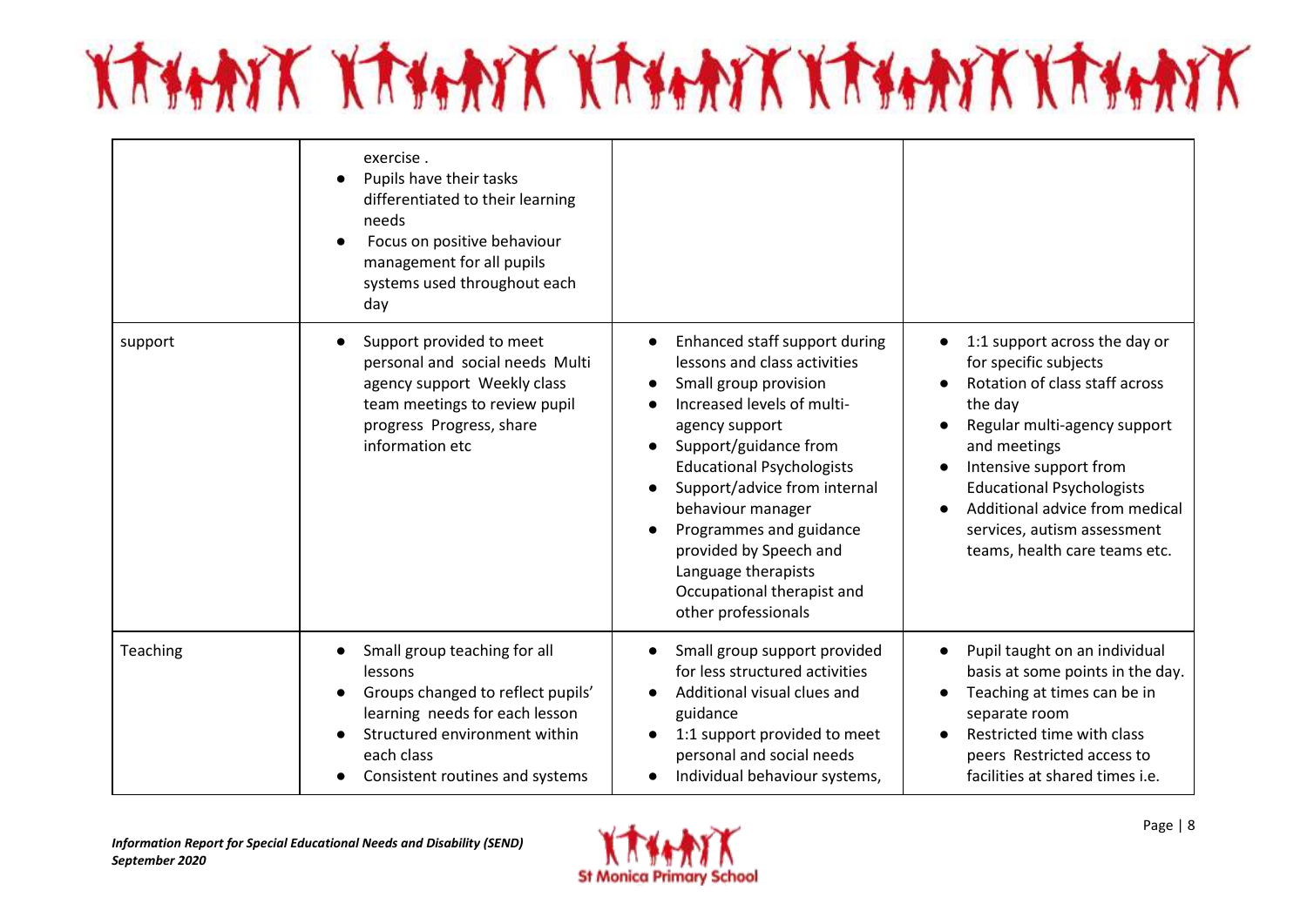# KAHAYK KAHAYK KAHAYK KAHAYK KAHAYK

|           | across the whole school<br>Creating and exciting lessons<br>Learning to learn skills                                                                | rewards and motivators                                                                                                                                                                    | playtimes<br>Priority access to identified<br>$\bullet$<br>resources                                                                                            |
|-----------|-----------------------------------------------------------------------------------------------------------------------------------------------------|-------------------------------------------------------------------------------------------------------------------------------------------------------------------------------------------|-----------------------------------------------------------------------------------------------------------------------------------------------------------------|
| Emotional | Positive learning environment<br>with excellent staff role models.<br>Focus on developing confidence<br>and self Esteem<br>ELSA support if required | Increased time allocated to<br>$\bullet$<br>emotional development<br>Focus on developing shared<br>$\bullet$<br>attention skills<br>Nurture provision<br>$\bullet$<br><b>Ongoing ELSA</b> | Emotional development and<br>$\bullet$<br>wellbeing becomes main focus<br>Increased joint working<br>$\bullet$<br>between parents, school and<br>multi agencies |

#### **What type of school are you? What is your vision for pupils with SEND?**

At our school everyone works together to enable every child to be happy, healthy, safe, creative and have the personal confidence to contribute and achieve his or her potential, both academically and personally. As a school we are fully committed to providing an accessible environment and curriculum which values and includes all children. We aim to remove all barriers to ensure that every child can enjoy and fully participate in all aspects of school life.

#### **Who should I contact if my child has special educational needs and I am considering St Monica Primary for my child?**

Miss Becky Rider is the Special Educational Needs Co-ordinator (SENCo) and Mrs. Lisa Marshall is the Executive Principal. They can be contacted via the school office and will be able to discuss your child's needs with you and arrange a time for you to visit.

#### **How does the school identify children with special educational needs?**

As explained in the SEN Code of Practice (2015), special educational needs are defined as pupils who have learning needs which require provision that is different from, or additional to, what is normally available to pupils of the same age.

At St Monica Primary School, we recognise that special needs fall into four broad areas:

- Communication and interaction
- Cognition and learning
- Social, emotional and mental health

*Information Report for Special Educational Needs and Disability (SEND) September 2020*

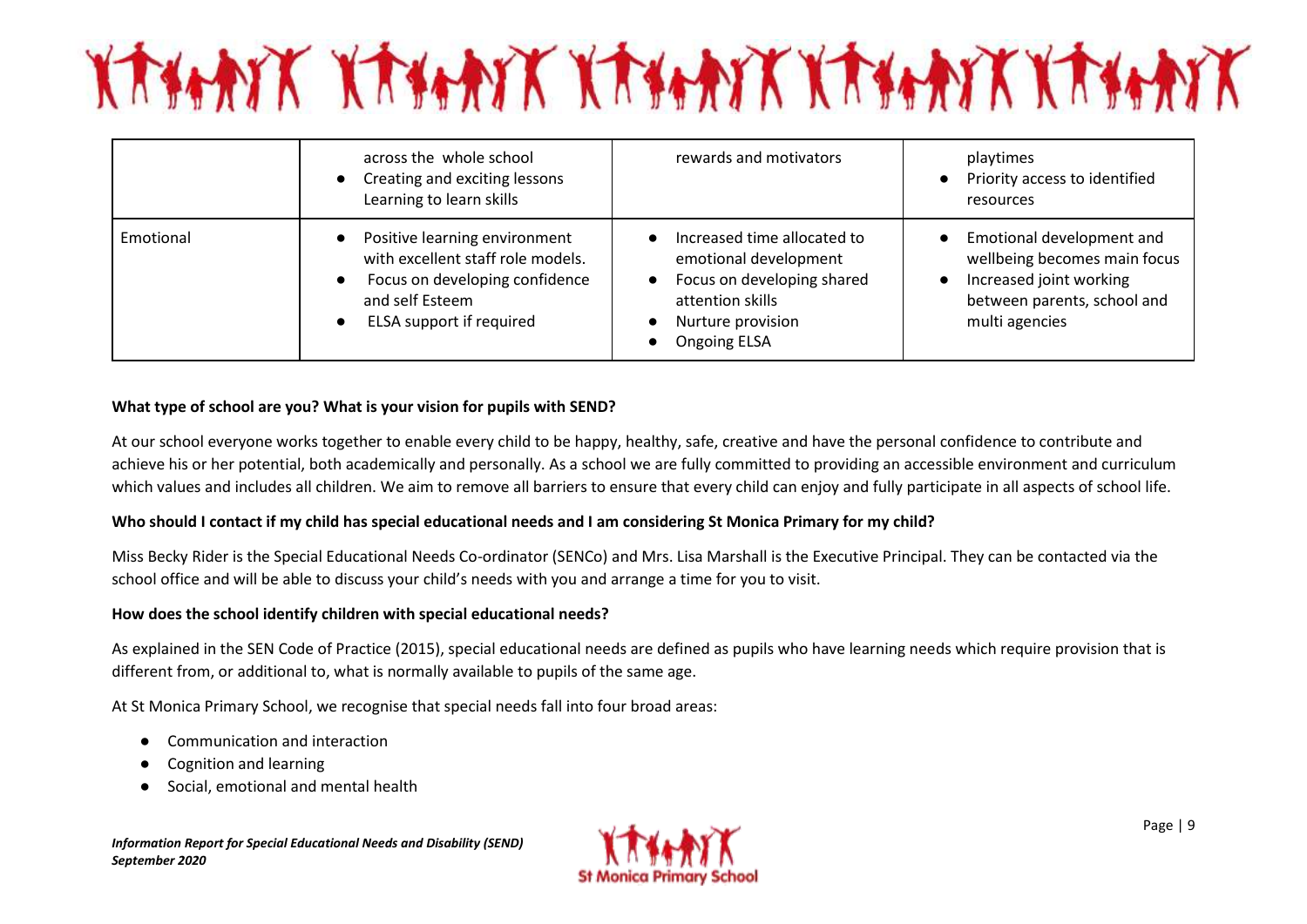## KATANK KATANK KATANK KATANK KATANK

● Sensory and/or physical

Children with special needs may need extra help with:

- Thinking and understanding
- Physical or sensory needs
- Emotional or social needs
- Speech and language needs
- How they relate to and interact with other people

As a school we are always assessing children and how much progress they are making. If we notice your child is consistently making slower progress than we would expect, despite extra support, your child's class teacher will contact you. It may be decided, following discussion with you, and in consultation with the SENCo, that your child has a special educational need and that they are placed on the school's SEN register. We have a number of standardised tests to help us identify areas where your child may need support and we may also use these to help us better understand your child's needs.

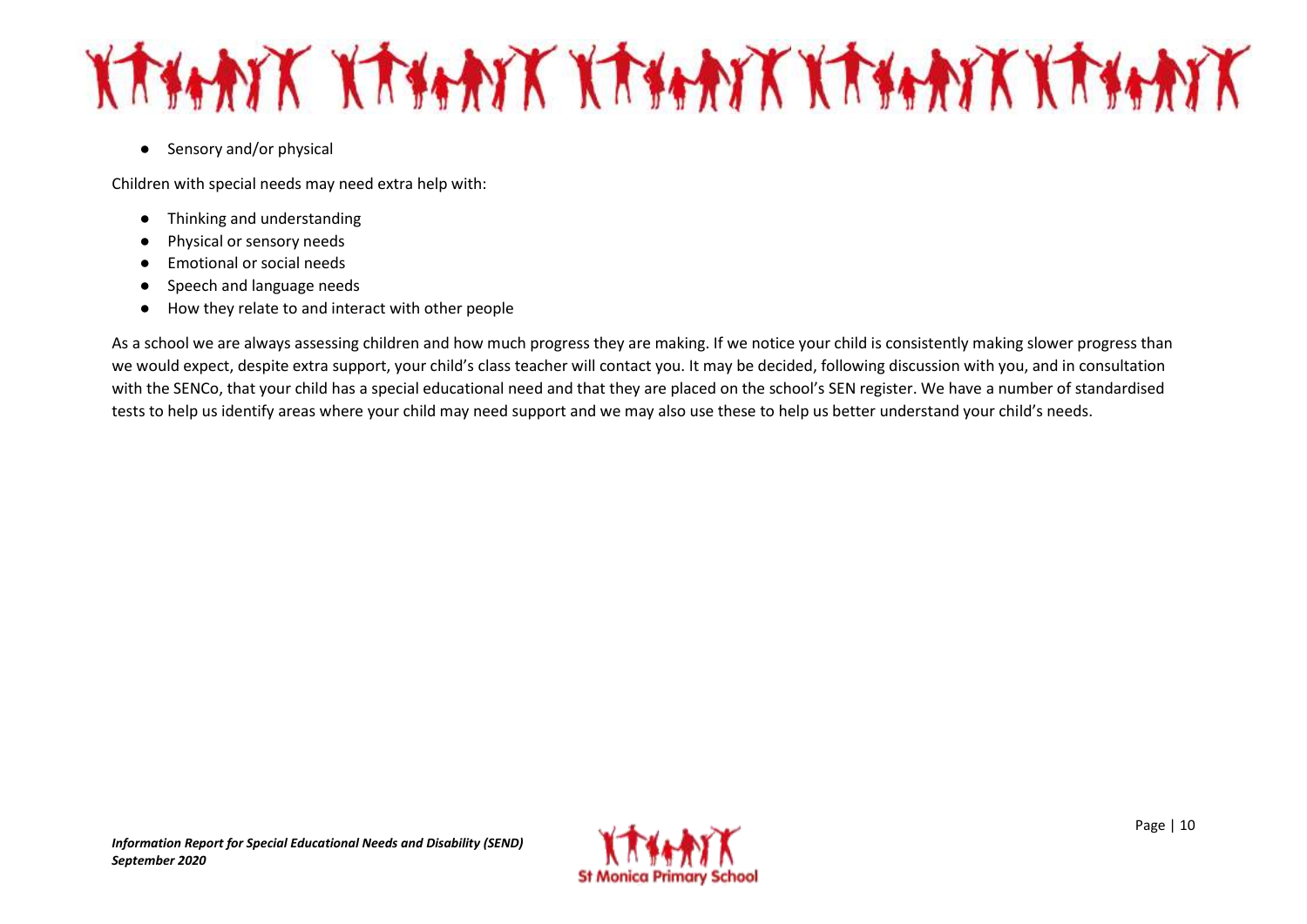# KANNA KANAK KANAK KANAK KANAK

#### **How will the school support my child? How will the curriculum be matched to my child's needs?**

All children are different and have different needs. Your child will receive support which matches their needs from the range of support we offer at St Monica Primary school. This is called our Graduated Approach to support. We review provision continually on an informal basis and more formally once every half term. We follow the assess, plan, do, review cycle.

All children benefit from high quality teaching from their class teacher which is known as 'universal provision'. Support is then layered from this point forward based on your child's needs. Pupils who receive support at Stage 4 of the Graduated Approach are identified on the school's SEN register. They receive an Individual Education Plan (IEP) and a Pupil Passport to support target setting and key information sharing throughout their time in school. Pupils at Stage 5 of the Graduated Approach hold an Education Health and Care Plan which is reviewed at least annually.

| <b>Stage</b>   | <b>Provision required</b>                              | <b>Support and provision</b>                                                                                                                                                                                                                                                                                                                                                                                                                                                         | Assessment, recording and monitoring systems                                                                                                                                                                                         | Monitored by:                                                                      |
|----------------|--------------------------------------------------------|--------------------------------------------------------------------------------------------------------------------------------------------------------------------------------------------------------------------------------------------------------------------------------------------------------------------------------------------------------------------------------------------------------------------------------------------------------------------------------------|--------------------------------------------------------------------------------------------------------------------------------------------------------------------------------------------------------------------------------------|------------------------------------------------------------------------------------|
|                | Universal provision                                    | High quality first teaching<br>A broad and balanced curriculum within an<br>inclusive classroom<br>Personalised learning targets<br>Attention paid to different learning styles<br>Carefully planned differentiation, including<br>practical, visual, concrete resources<br>Modelling by adults within the classroom<br>-<br>Curriculum assessment of progress to<br>support target setting for pupils<br>Assessment for learning and constructive<br>feedback<br>Individual targets | Differentiated planning and outcomes<br>Pupil aware of learning targets<br>Reviewed at Pupil Progress and Phase Review<br>meetings with Senior Leadership Team<br>Assessment for Learning systems used to<br>identify strengths/gaps | Class Teacher<br><b>Phase Leaders</b><br>Assistant Head<br>$\bullet$<br><b>SLT</b> |
| $\overline{2}$ | Early intervention<br>support (Not on<br>SEN Register) | In addition to Stage 1:<br>Support within class through small groups and<br>individual support (e.g. cut away, workshops)<br>Differentiation of the curriculum to meet<br>individual learning needs<br>Tools and resources to support access                                                                                                                                                                                                                                         | Differentiated planning and outcomes<br>Pupil aware of learning targets<br>Reviewed at Pupil Progress and Phase Review<br>meetings with Senior Leadership Team<br>Assessment for Learning systems used to<br>identify strengths/gaps | Class Teacher<br>Phase Leader<br>Assistant Head<br><b>SLT</b>                      |

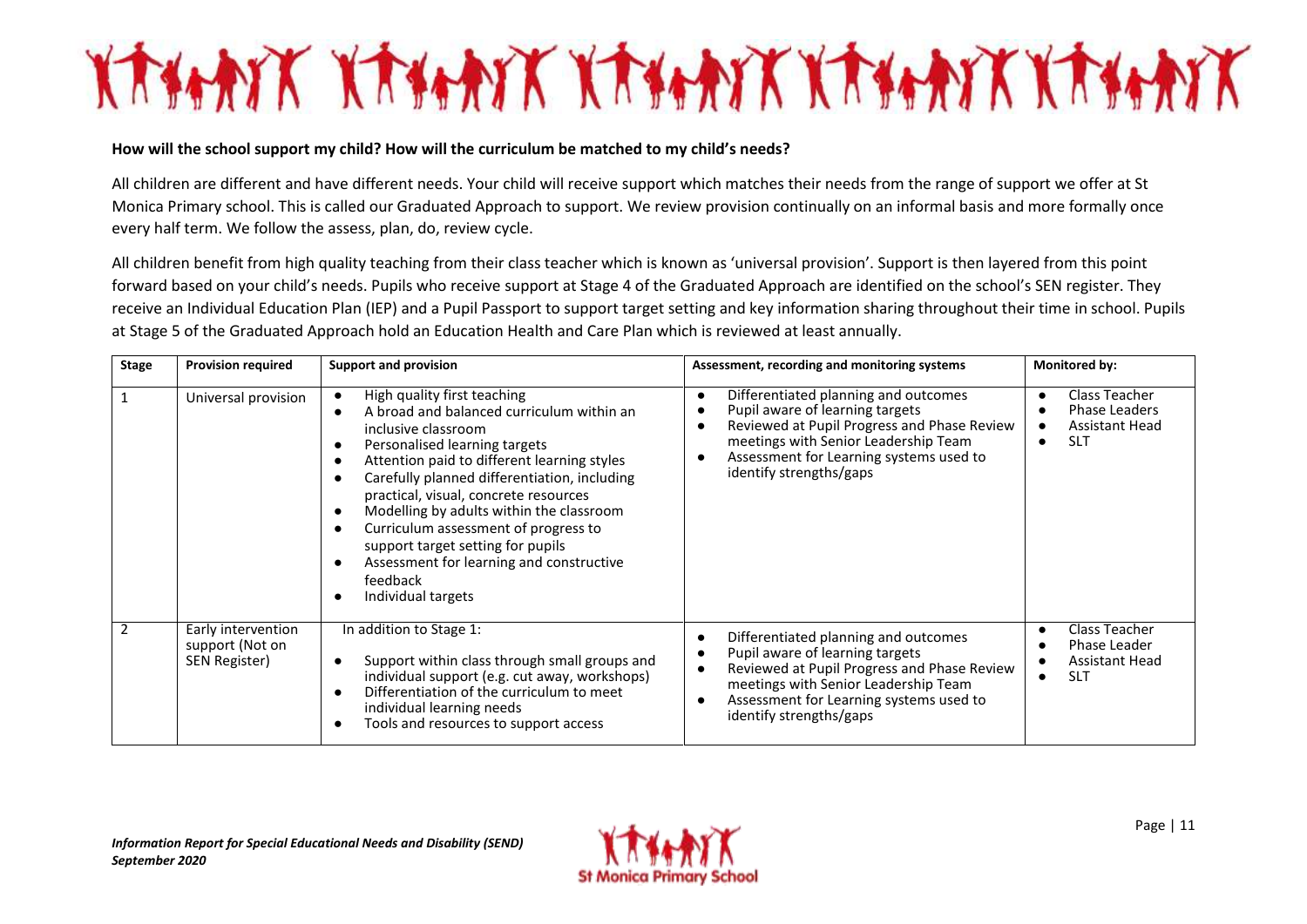

| 3 | Targeted,<br>additional<br>support (Not on<br>SEN Register)       | In addition to Stages 1 - 2:<br>Investigation of strengths and needs<br>Early intervention and personalised provision<br>$\bullet$<br>Inclusion of parents and child as part of an<br>$\bullet$<br>Assess - Plan - Do - Review cycle of targeted<br>assessment<br>Targeted support within class through small<br>$\bullet$<br>groups and working individually with an adult<br>Additional group or individual programmes<br>$\bullet$<br>Evidence based interventions delivered<br>$\bullet$<br>individually or in small groups between 8-20<br>weeks (e.g. ELSA support, phonics and<br>reading interventions etc). Reviewed 6<br>weekly.<br>Differentiation of the curriculum to individual<br>learning needs e.g. alternative methods of<br>recording<br>Tools and resources to support access               | SENCo made aware (Concern sheet<br>$\bullet$<br>completed, detailing evidence of<br>intervention, impact and outcomes)<br>Differentiated planning and outcomes<br>$\bullet$<br>Pupil aware of learning targets<br>$\bullet$<br><b>Reviewed at Pupil Progress</b><br>$\bullet$<br>meetings with SENCo<br>Assessment for Learning systems used to<br>$\bullet$<br>identify strengths/gaps<br>Intervention records completed to record<br>$\bullet$<br>progress | Class Teacher<br>Phase Leader<br><b>SLT</b><br>SENCo<br>$\bullet$ |
|---|-------------------------------------------------------------------|-----------------------------------------------------------------------------------------------------------------------------------------------------------------------------------------------------------------------------------------------------------------------------------------------------------------------------------------------------------------------------------------------------------------------------------------------------------------------------------------------------------------------------------------------------------------------------------------------------------------------------------------------------------------------------------------------------------------------------------------------------------------------------------------------------------------|--------------------------------------------------------------------------------------------------------------------------------------------------------------------------------------------------------------------------------------------------------------------------------------------------------------------------------------------------------------------------------------------------------------------------------------------------------------|-------------------------------------------------------------------|
| 4 | Targeted,<br>intensive<br>additional<br>support (SEN<br>register) | In addition to Stages $1 - 3$ :<br>Multi-professional planning and coordinated<br>$\bullet$<br>support may be in place e.g. E.P. Service,<br>Outreach Services (SAOS), Health colleagues,<br>PHIG and CAMHS.<br>Personalised support, working on an<br>$\bullet$<br>individualised curriculum<br>High levels of adult support and modelling to<br>$\bullet$<br>enable access to the curriculum<br>Personalised resources e.g. workstation if<br>$\bullet$<br>appropriate<br>Inclusion of parents/carers, child as part of a<br>$\bullet$<br>Assess-Plan-Do-Review cycle of targeted<br>assessment and intervention<br>Individual Education Plan reviewed at least<br>$\bullet$<br>termly<br>Identified on school provision map, reviewed<br>$\bullet$<br>at least termly<br>Access to an adapted environment if | <b>Pupil Passport</b><br>$\bullet$<br>Individual Education Plan with at least<br>$\bullet$<br>termly review<br>SENCo monitoring provision<br>$\bullet$<br>Intervention identified on the whole<br>$\bullet$<br>school provision map.                                                                                                                                                                                                                         | Class Teacher<br>$\bullet$<br>Phase Leader<br><b>SLT</b><br>SENCo |

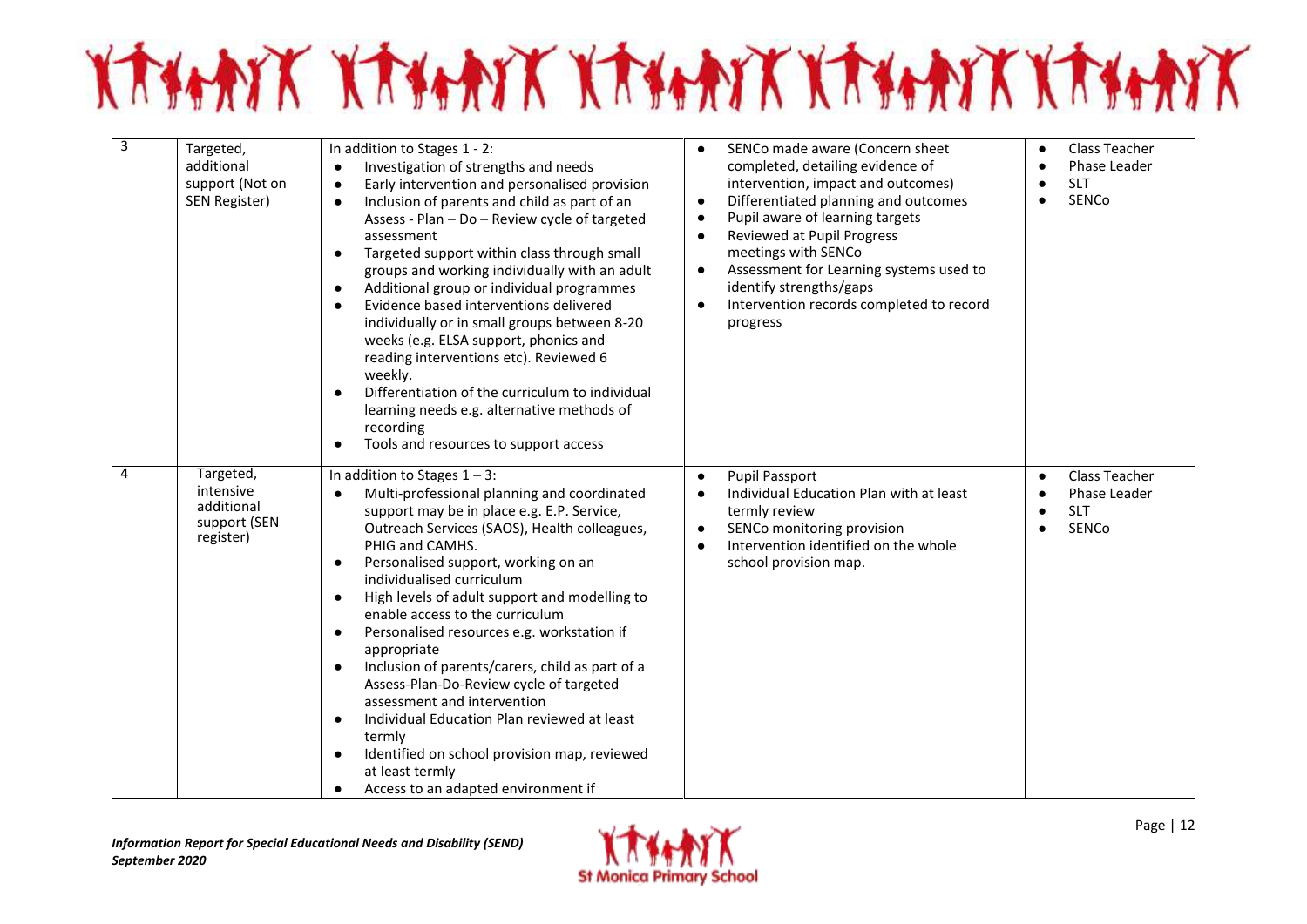# KATHAYK KATHAYK KATHAYK KATHAYK KATHAYK

|   |                                                                                                                                                                                                                                                  | appropriate<br>Individual modifications to the curriculum<br>$\bullet$                                                                                                                                                                                                                                                                                                                                                                                                                                                                                                                                                                                                      |                                                                                                                                                                                                                                                                           |                                                                                                    |
|---|--------------------------------------------------------------------------------------------------------------------------------------------------------------------------------------------------------------------------------------------------|-----------------------------------------------------------------------------------------------------------------------------------------------------------------------------------------------------------------------------------------------------------------------------------------------------------------------------------------------------------------------------------------------------------------------------------------------------------------------------------------------------------------------------------------------------------------------------------------------------------------------------------------------------------------------------|---------------------------------------------------------------------------------------------------------------------------------------------------------------------------------------------------------------------------------------------------------------------------|----------------------------------------------------------------------------------------------------|
|   |                                                                                                                                                                                                                                                  |                                                                                                                                                                                                                                                                                                                                                                                                                                                                                                                                                                                                                                                                             |                                                                                                                                                                                                                                                                           |                                                                                                    |
|   |                                                                                                                                                                                                                                                  | <b>Request for Education, Health and Needs Assessment</b>                                                                                                                                                                                                                                                                                                                                                                                                                                                                                                                                                                                                                   |                                                                                                                                                                                                                                                                           |                                                                                                    |
| 5 | Provision over<br>and above that<br>which would be<br>expected at<br>universal and<br>targeted support<br>levels because<br>pupil's needs are<br>exceptional,<br>severe, complex<br>and long term.<br>(SEN register -<br>EHCP or<br>application) | In addition to Stages $1 - 4$ :<br>Education, Health and Care Plan (EHCP)<br>$\bullet$<br>reviewed annually (Annual Review)<br>Multi-professional planning and coordinated<br>$\bullet$<br>support e.g. E.P. Service, Outreach Services<br>(SAOS), Health colleagues<br>Personalised support, working on an<br>$\bullet$<br>individualised curriculum<br>High levels of adult support and modelling to<br>$\bullet$<br>enable access to the curriculum<br>Personalised resources e.g. work station if<br>$\bullet$<br>appropriate<br>Inclusion of parents/carers, child as part of a<br>$\bullet$<br>Assess-Plan-Do-Review cycle of targeted<br>assessment and intervention | <b>Annual Review Meeting</b><br>$\bullet$<br><b>Pupil Passport</b><br>$\bullet$<br>Individual Education Plan reviewed at<br>$\bullet$<br>least termly<br><b>IEP Progress Forms</b><br>$\bullet$<br>Intervention identified on whole school<br>$\bullet$<br>provision map. | <b>Class Teacher</b><br>$\bullet$<br>Phase Leader<br>$\bullet$<br><b>SLT</b><br>$\bullet$<br>SENCo |

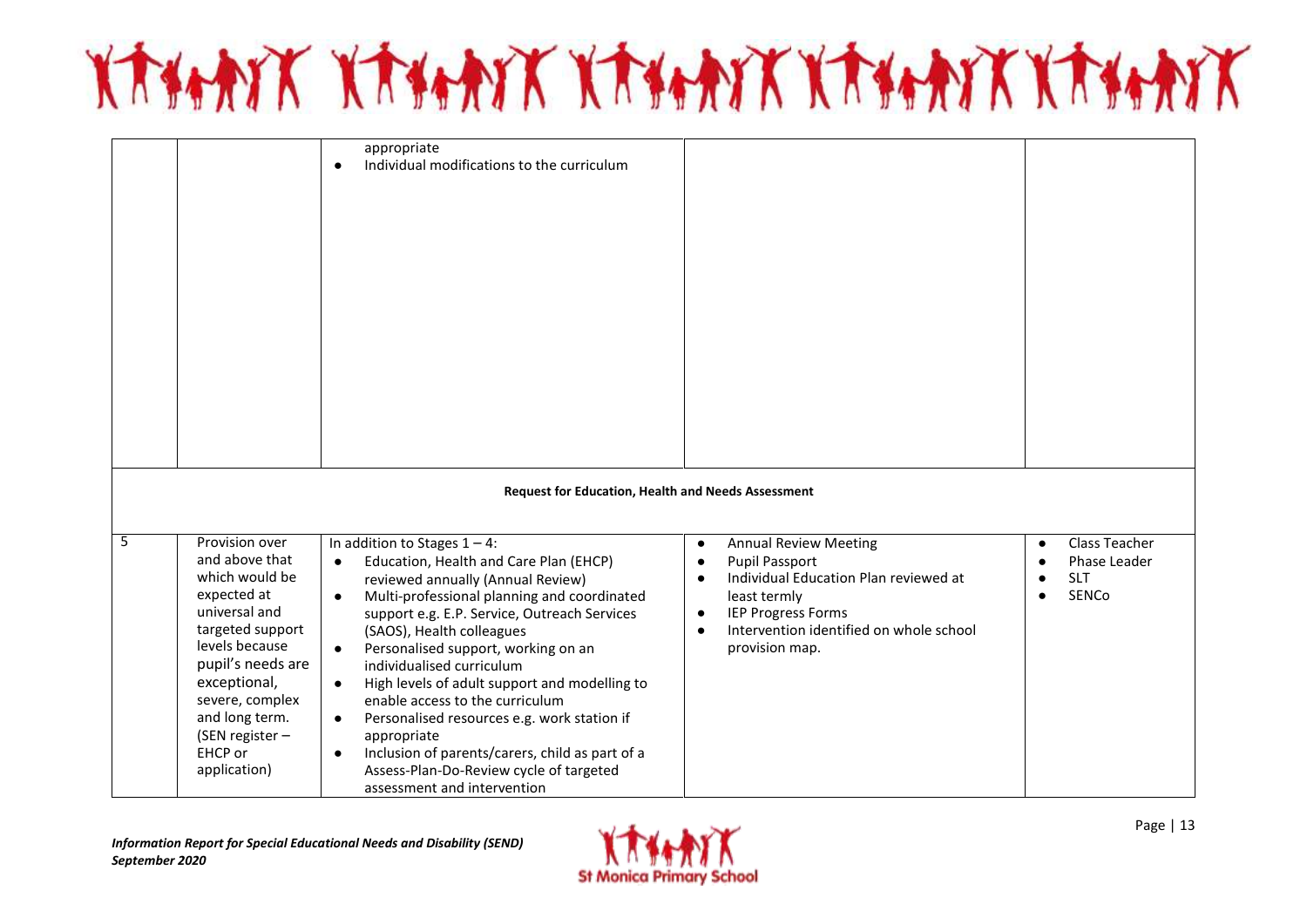

|  | Individual Education Plan reviewed at least<br>termly<br>Identified on school provision map, reviewed<br>G<br>at least termly<br>Access to an adapted environment if<br>$\bullet$<br>appropriate<br>Individual modifications to the curriculum<br>٠ |  |
|--|-----------------------------------------------------------------------------------------------------------------------------------------------------------------------------------------------------------------------------------------------------|--|
|  |                                                                                                                                                                                                                                                     |  |

#### **How will my child's progress be reviewed?**

Pupils at Stages 1 – 3 of the Graduated Approach are reviewed half termly with members of the senior leadership team at scheduled pupil progress meetings with the class teacher. This forms part of the assess, plan, do review cycle and provision is adjusted based on our assessment during these discussions.

If your child is at Stage 3 of the Graduated Approach and the class teacher is concerned that they are not making sufficient progress, a meeting will be held between the class teacher and the SENCo. One outcome of this meeting may be that your child is placed at Stage 4 and receives an Individual Education Plan (IEP) and a Pupil Passport. You will be kept informed of this by your child's class teacher.

The Individual Education Plan (IEP) sets overall outcomes for the year and targets are set termly to try to achieve the overall outcomes. You will be invited for termly review meetings with the class teacher to discuss progress against targets. The class teacher continually reviews the Individual Education Plan (IEP) as part of their support for your child.

The Pupil Passport allows your child to voice their likes, dislikes and how others can best help them in school. It also keeps a record of outside agency referral and school support.

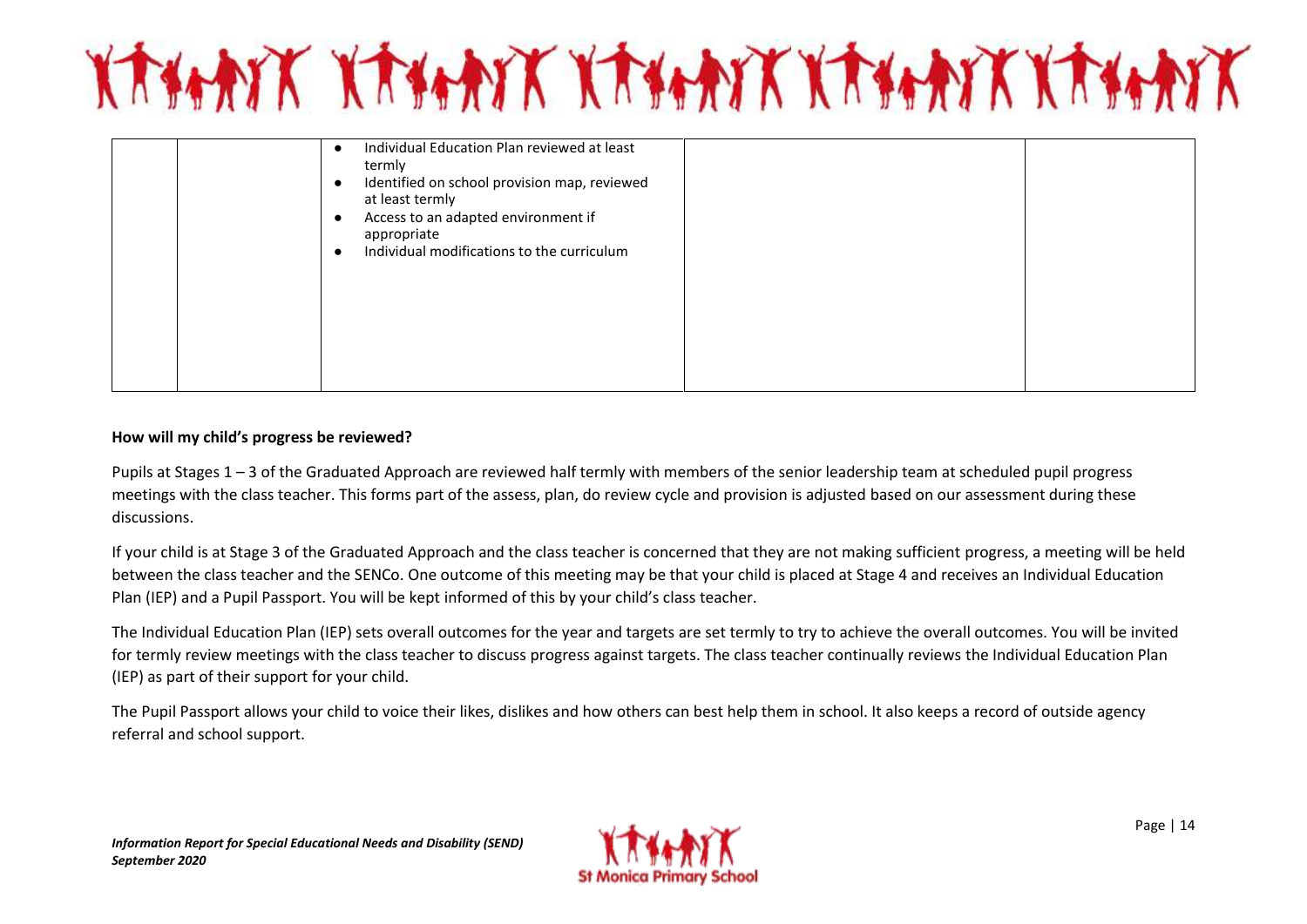# KANNY KANNY KANY KANYANY KANY

If your child is at Stage 5 of the Graduated Response they already have an Education Health and Care Plan or one has been applied for. Your child has an Individual Education Plan (IEP), reviewed termly, which has targets drawn from your child's Education Health and Care Plan. They also have a Pupil Passport. These documents are kept in the pupil's 'All About Me' folder where we celebrate your child's progress against their targets.

We use the 'All About Me' folder when we complete the Annual Review of your child's Education Health and Care Plan. This is a meeting between your child's class teacher, the SENCo Miss BECKY Rider, yourselves, any other professionals involved with your child or family and sometimes our school's SEN Officer from the Local Authority.

#### **What should I do if I think my child has special educational needs?**

Please communicate your concerns with your child's class teacher. They will be able to discuss with you where your child is in their learning as well as the progress they are making socially and emotionally. They will also be able to let you know what support they can put in place to address any concerns. Many concerns which are not solely 'educational' can also be discussed with your child's GP or our school nurse.

#### **How will you and I know how my child is doing? How will you help me to support their learning?**

St Monica Primary recognises the importance of regular communication with parents and values a strong home/school partnership. Class teachers are generally available after school each day for informal discussions, where advice and resources to help your child to continue learning at home can be provided. An appointment for a more formal meeting may be made by contacting the school office.

For Pupils at Stage 4 and 5 of the Graduated Response, your child will have an Individual Education Plan. This will be reviewed every term with you, your child and their class teacher. Your class teacher will let you know how you can help your child at home.

#### **How is my child involved with decisions about their education?**

Pupil voice is important to us. We discuss your child's targets with them and adjust them based on their feedback. At Stage 4 of the Graduated Approach, your child is involved in giving their views more formally about how we can best support them in school through the Pupil Passport. At Stage 5 of the Graduated Approach, your child is consulted prior to their Annual Review meeting to share their views, wishes and desires. For some Annual Review meetings, where it is appropriate, your child will attend to share this information in person.

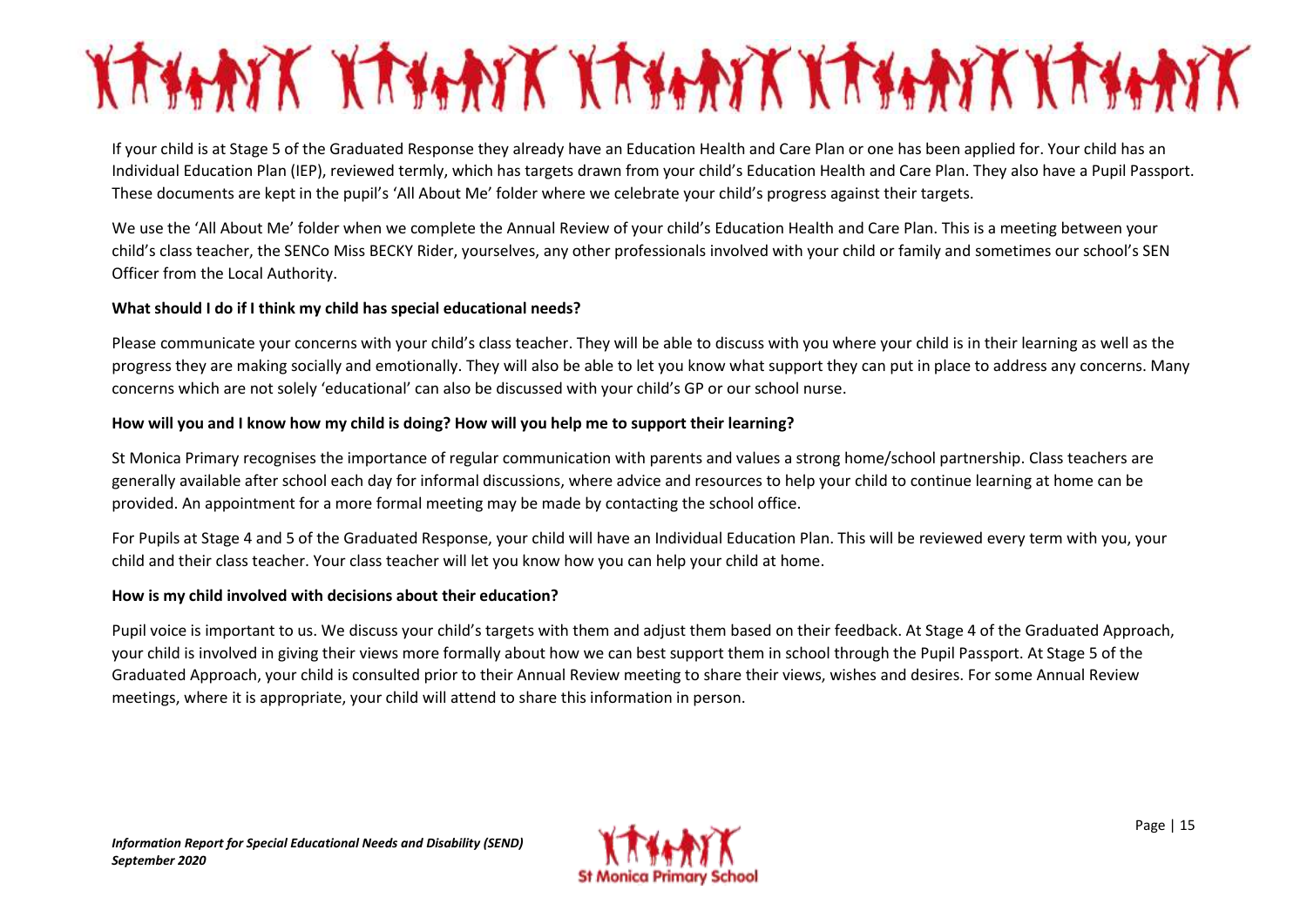# KANNIK KANNIK KANNIK KANNIK KANNIK



#### **What support will there be for my child's overall well-being?**

Class teachers have a responsibility to safeguard your child's well-being and provide pastoral support. In addition to this we have Emotional Literacy Support Assistants (ELSAs) who can support your child with a number of social and emotional areas.

We are committed to ensuring children with special educational needs attend school as regularly as possible. All of our staff are mindful of the importance of supporting behaviour and avoiding exclusions through de-escalation techniques and preventative support. More information can be found in our Positive Behaviour Policy.

We are mindful of children's medical needs and will provide support where we can. Information on how

we can help with medical needs is available in our school's Supporting Pupils with Medical Conditions Policy.

What specialist services or expertise are available or accessed by the school?

Our school accesses support in accordance with Southampton's local offer. Outside agencies we work with include:

| Child and Adolescent Mental Health Services (CAMHS) | Speech and Language Support Assistant<br>$\bullet$                             |
|-----------------------------------------------------|--------------------------------------------------------------------------------|
| <b>Educational Psychology Services</b>              | Specialist teacher advisors for the hearing and visually impaired<br>$\bullet$ |
| Southampton Advisory Outreach Support               | Social Care                                                                    |
| Southampton Inclusion Partnership                   | Multi Agency Safeguarding Hub<br>$\bullet$                                     |
| <b>Occupational Therapy</b>                         | Virtual School<br>$\bullet$                                                    |
| Physiotherapy                                       | Portsmouth Down Syndrome Association<br>$\bullet$                              |
| <b>School Nurse</b>                                 |                                                                                |
| Speech and Language Therapy                         |                                                                                |
|                                                     |                                                                                |

#### **What training have the staff supporting children with SEND had or may they have?**

We are lucky to have staff with a wide range of experience and expertise. All teaching staff and teaching assistants have regular Professional Learning Meetings which include training on emerging school and staff needs. All teaching staff and teaching assistants develop their practice through a robust Performance Management programme.

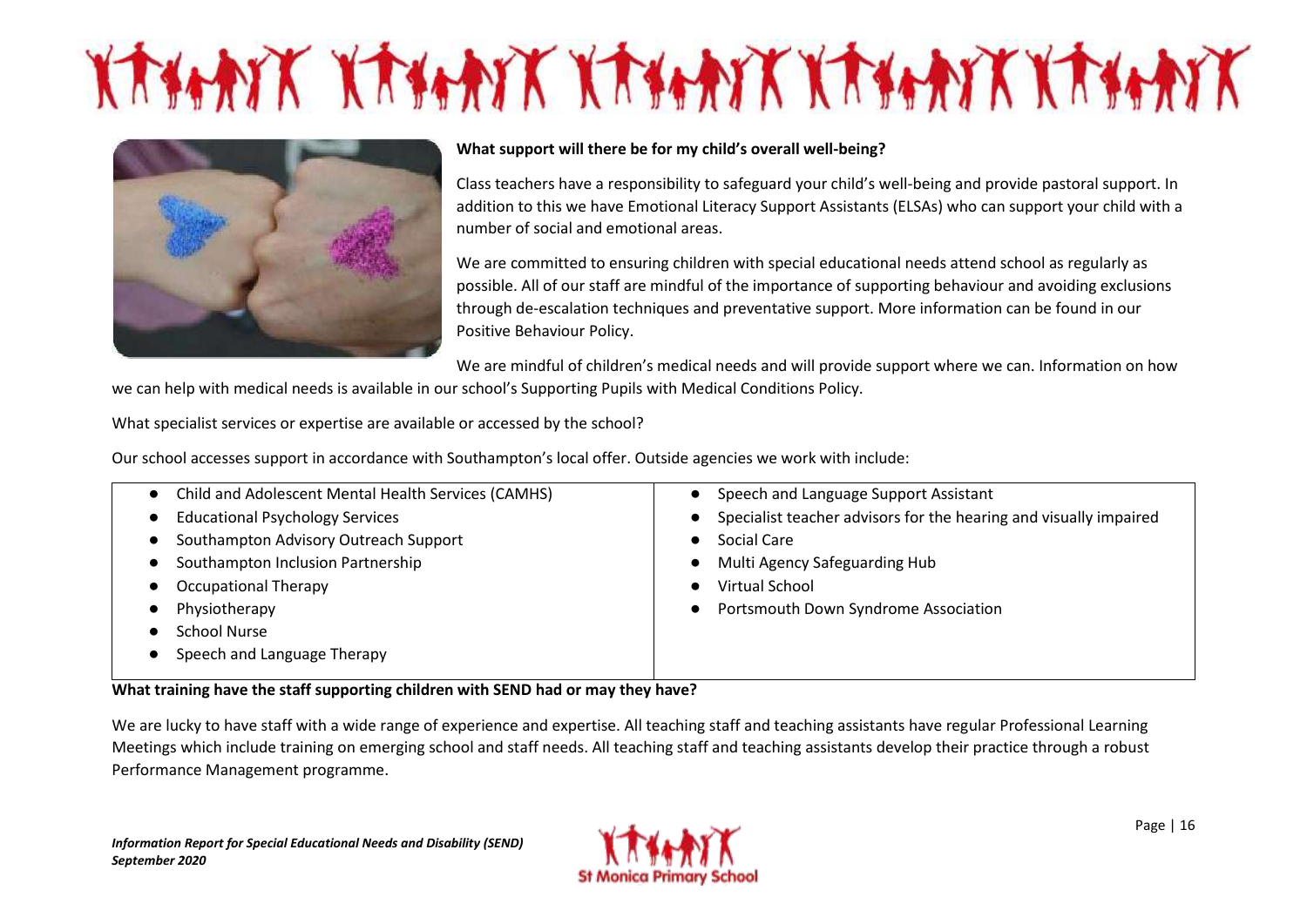## KANNA KANAK KANAK KANAK KANAK

At St Monica we have Emotional Literacy Support Assistants (ELSAs) who are specially trained to help your child with social or emotional areas of development. We have a Therapy Teaching Assistant who supports children develop their fine or gross motor skills or their speech and language development.

#### **Resources and support are matched to your child's needs and monitored through the continual review of the Graduated Approach.**

The highest proportion of our SEN budget is spent on Teaching Assistant support and specialist resources. Teaching Assistants are deployed to run interventions with individual pupils or groups. Some Teaching Assistants work 1.1 with pupils.

Pupils who receive additional funding through an Education, Health and Care plan can expect that some of this will be used towards the provision of a Teaching Assistant to support your child in accordance with their timetable.

#### **How will my child be included in activities outside the classroom, including school trips?**

Your child will be fully included in activities outside the classroom and school trips. We carry out full risk assessments for all activities and school trips. If we have any specific concerns, we will discuss these with you in order to make sure we best support your child.

#### **How accessible is the school environment?**

We are committed to making our school environment as accessible as possible. The curriculum is differentiated to support your child's development. Physical barriers to participation may be removed by adjusting the location of a planned classroom. We do have toilet facilities available for use by a person with a disability. These can be accessed in without encountering steps from the early years building on Inspire and in a separate building on Endeavour via a ramp. For further details, please see our Accessibility Policy.

#### **How are adaptations made to the curriculum and learning environment for my child?**

Any adaptations to the curriculum needed are dependent on your child's individual needs. As part of the high quality universal provision that all class teachers at St Monica provide, you can expect your child's work to be appropriately differentiated. Some pupils will benefit from time with a Teaching

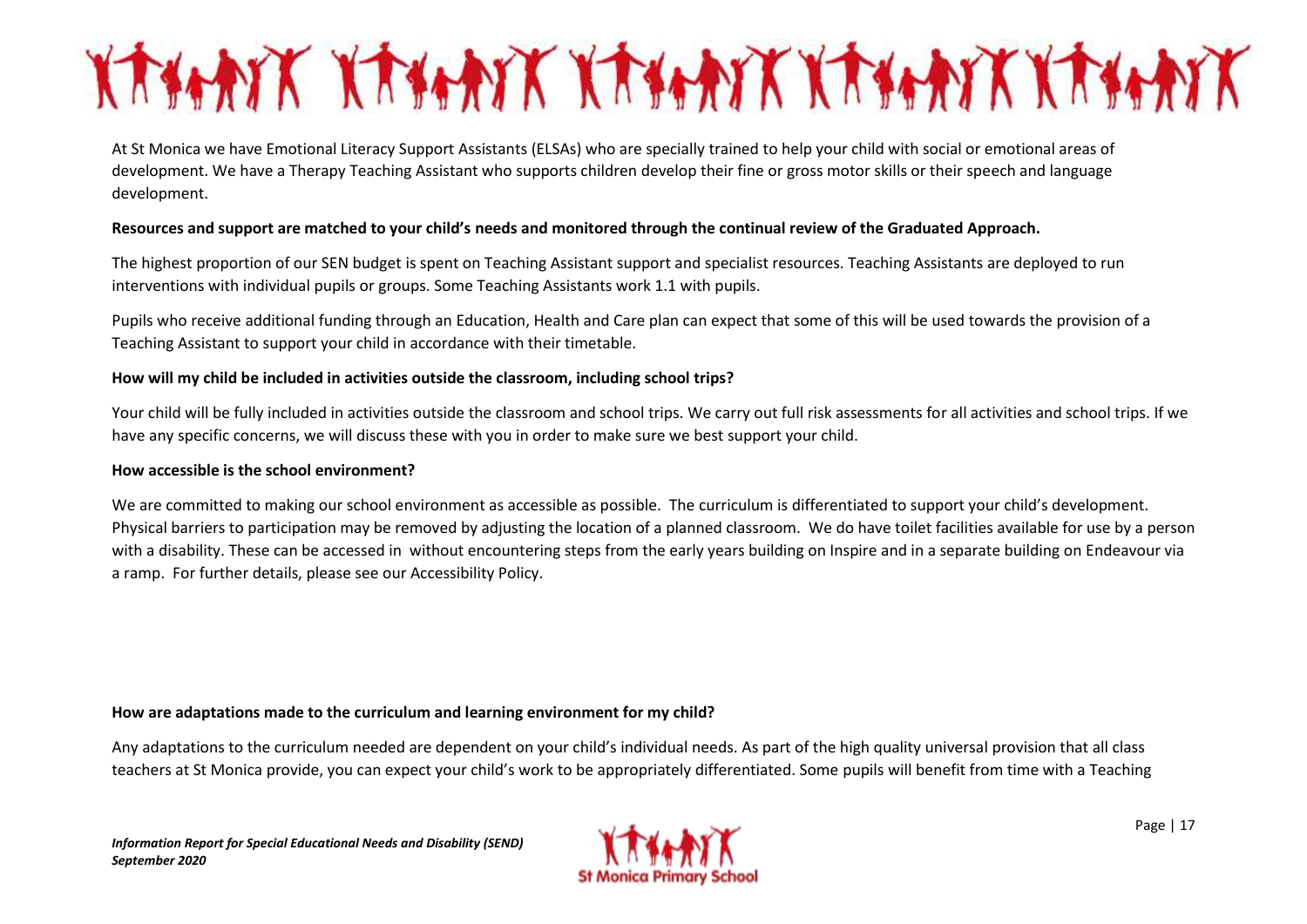## KANAN KANAN KANAN KANAN KANAN

Assistant or specialist equipment. We make use of inclusive strategies to ensure that pupils with special educational needs enjoy the same opportunities as their peers.

#### **How will St Monica prepare and support my child to join the school and then transfer to a new school?**

We support all our pupils to make successful transitions to new schools but recognise that children with SEND might need additional support. Throughout the year, we have children who leave and arrive. Information is shared between the school in order to pass on a good understanding of the child's needs and abilities. This ensures that the move is as easy as possible for everyone involved. Where time and location allow, extra visits are arranged for the child in order for them to get to know some of the new staff and buildings and social stories may be written. For children in Year Six, the preparation for a move begins in March following the naming of the new school and continues in the Summer Term with visits from staff of the new school and additional visits for the children to the new school. In Yr. R, close links are being formed with pre-schools in our area and the children with SEND are visited in their pre-school setting by the Early Years Leader before they begin to attend St Monica's. Parents are also contacted and discussions held to ensure we are well informed about how to meet your child's needs. A programme of induction begins in May, in order to give the children a chance to begin to get used to us and for parents to ask any questions.

#### **How do you monitor the effectiveness of provision for pupils with Special Educational Needs?**

All teachers are required to evidence that they meet the Teacher's Standards which includes the ability to effectively provide for different groups of pupils in class. The Senior Leadership Team also monitors the effectiveness of all provision in classes through regular learning walks, pupil conferencing, data analysis and book scrutinies.

#### **What steps should I take if I have concerns about St Monica's SEND provision?**

Any concerns that you have concerning the provision made for your child, should be discussed in the first instance with the class teacher. If this does not satisfy your concern, then please do ask for an appointment with the SENCo, Deputy Headteacher or Principal. We aim to resolve concerns as soon as possible to ensure that the needs of the child are paramount. If we do not resolve your concern and you feel you would like to make a complaint the school follows Inspire Learning Partnership Complaints Procedure Statement. The Complaints Procedure is available on the school and Trust website.